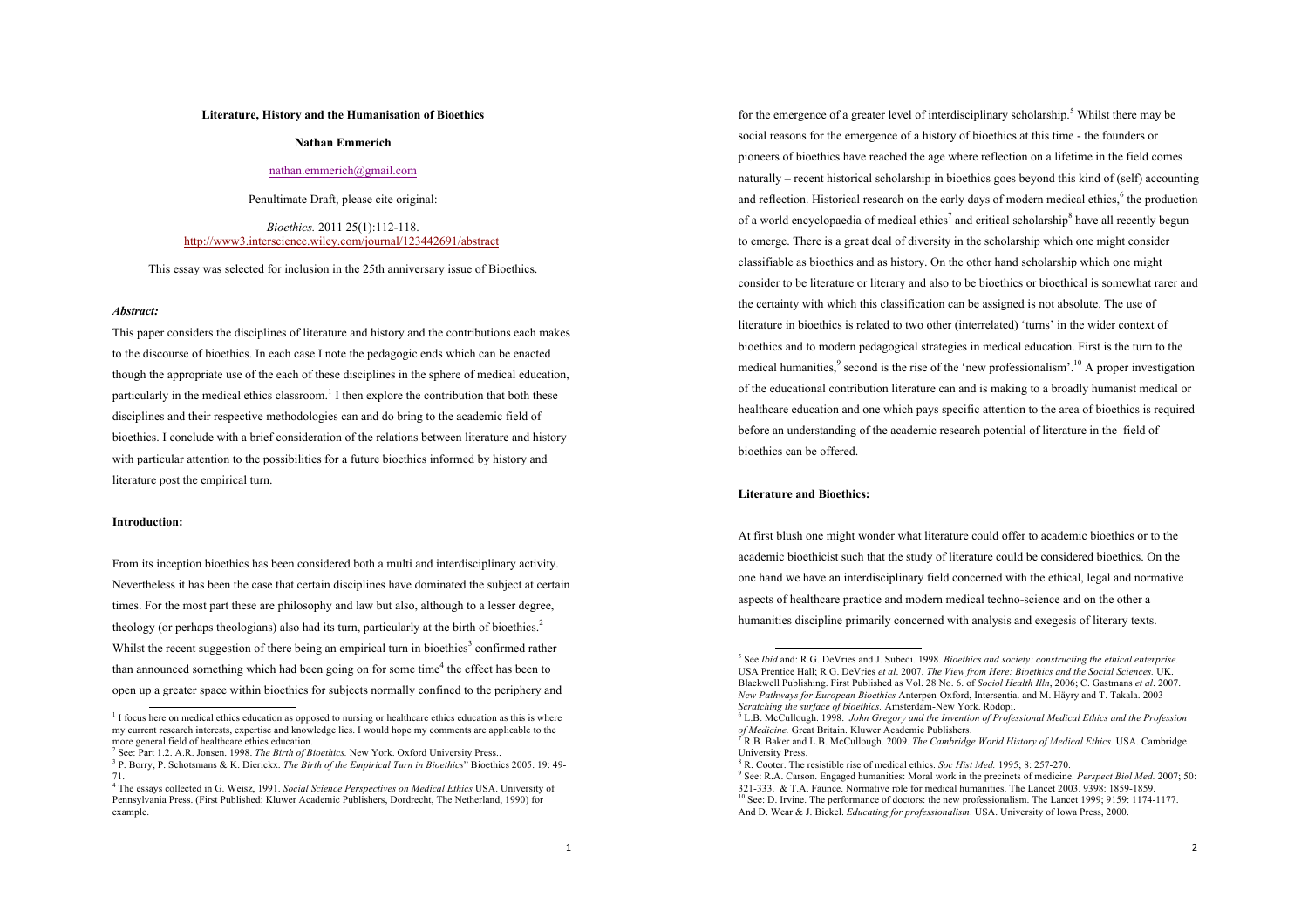Nevertheless there is little doubt that literature can be a tool for the teaching of bioethics. Consider this passage from one of Will Self's short stories:

"Joyce washed down the chocolate sludge with a second gulp of the bitter anti-emetic. 'Do please remember', Dr Hohl said, 'that any of these times, Mrs Beddoes, you are able to make the mind change, yes?'

He had said this at least three times before, and on each occasion Joyce had relied, 'I understand.' It was, she grasped, the very call and respond of assisted suicide: Dr Hohl was the priest, announcing the credo, and she was the congregation of one that affirmed it."<sup>11</sup>

It is difficult to express or imagine what the reality of an assisted suicide clinic might be. One can imagine all sorts of contingencies and eventualities which, from the perspective of analytic philosophy, can be dismissed as not being fatal to the possibility of an assisted suicide clinic being moral or ethical. Yet in this passage Self expresses one concern with such clinics which is that they may become banally ritualised; where well meaning mandated opportunities to bring a halt to proceedings actually become automated, ritualised steps along the way. In doing so he illustrates the challenge this aspect of ethical regulation brings to actual practice. His work also presents the alienation of the self from the self as a consequence of the protagonist being taken out of her home and of her own country in order to access the services of this clinic. Moral insights presented in literary form can of course cut both ways in ethical argument or, perhaps more often, present and engage the reader with an uncertain, ambivalent and ambiguous moral landscape. In this instance the representations of literature contextualise and particularise the assisted suicide clinic and, in doing so, can give one pause for thought in a debate often characterised by entrenched positions and polemical argumentation.

There are many cases of literature holding insight into the bioethical: J.M. Coetzee's The Lives of Animals<sup>12</sup> and Margaret Atwood's Oryx and Crake<sup>13</sup> and its semi-sequel The Year of the Food<sup>14</sup> are three recent examples. Each, in their own way, presents an account of moral or ethical issues in such a way as to raise questions and prompt reflection in the reader. Coetzee is more explicitly presenting a kind of normative ethical argument through the direct

representation of a lecture on the ethics of eating meat. However, by presenting the lecture within a larger narrative regarding social location and relationships he raises further questions regarding tolerance and the accommodation of differing and diverse ethical perspectives. Atwood's imagining of dystopian futures, through which she presents possibilities which are not quite scientific fictions but neither are they (yet) scientific fact, raises issues considered bioethics rather than medical ethics. She presents less of an outright argument for a particular ethical judgments or conclusions than raises a series of troublingly possible futures for techno-science, particularly pharmacology and genetic engineering, under socio-economic conditions which might be described as free-reign capitalism in the context of the decline the state and of democracy itself. Her novels raise serious concerns with notions of progress assumed by models of techno-scientific social engineering which have particular resonance if one considers the supposed possibilities of neuroscientific medicine such as 'lovedrugs' or 'cognitive enhancement'. Through writings such as these modern literature is exploring the contours of the bioethical landscape. Similarly classics of literature can also bring bioethical or medical ethical insights particularly regarding the nature of the good doctor<sup>15</sup> or the patient in their social context.<sup>16</sup>

As Downie and McNaughton put it "literature can offer a stimulus to the moral imagination, to what we might call 'consciousness raising.'"<sup>17</sup> The nuanced and contextualised ethical detail which literature can offer and the kind of reflection and engagement it prompts in the bioethical classroom exceed that which usually results from a discussion of the canonical cases of medical ethics. The discussion and interpretation of a literary text can assist in the development of the medical student into a mature medical doctor both in terms of ethical awareness and in regards the core communication skills required to maintain a good doctorpatient relationship. In her discussion of the essays contained in the first volume of the journal Medicine and Literature Hunter suggests that they focus on literature as a way of "inculcating and preserving an awareness of reality - the patient's world, the realm of values – otherwise missing from medical education."<sup>18</sup> Downie and McNaughton continue that

<sup>&</sup>lt;sup>11</sup> W. Self. 2008. *Liver: A Fictional Organ with a Surface Anatomy of Four Lobes.* Great Britain. Viking: 85.

<sup>&</sup>lt;sup>12</sup> J.M. Coetzee. 1999. *The Lives of Animals*. Great Britain. Princeton University Press.<br><sup>13</sup> M. Atwood. 2008 (2003). *Oryx and Crake.* Great Britain. Virago Press (Bloomsbury).<br><sup>14</sup> M. Atwood. 2009. *The Year of the F* 

<sup>&</sup>lt;sup>15</sup> G.B. Shaw. 2004 (1906). *The Doctor's Dilemma*. Literary Society.<br><sup>16</sup> J. Niemi. "Some perspectives on Chekhov's short story: A Case History" *Med Humanit. 2006*; 32: 11-13.<br><sup>17</sup> R. Downie and J. MacNaughton. 2007.

<sup>&</sup>lt;sup>18</sup> K. M. Hunter. Toward the cultural interpretation of medicine. *Lit Med.* 1991; 10 : 4.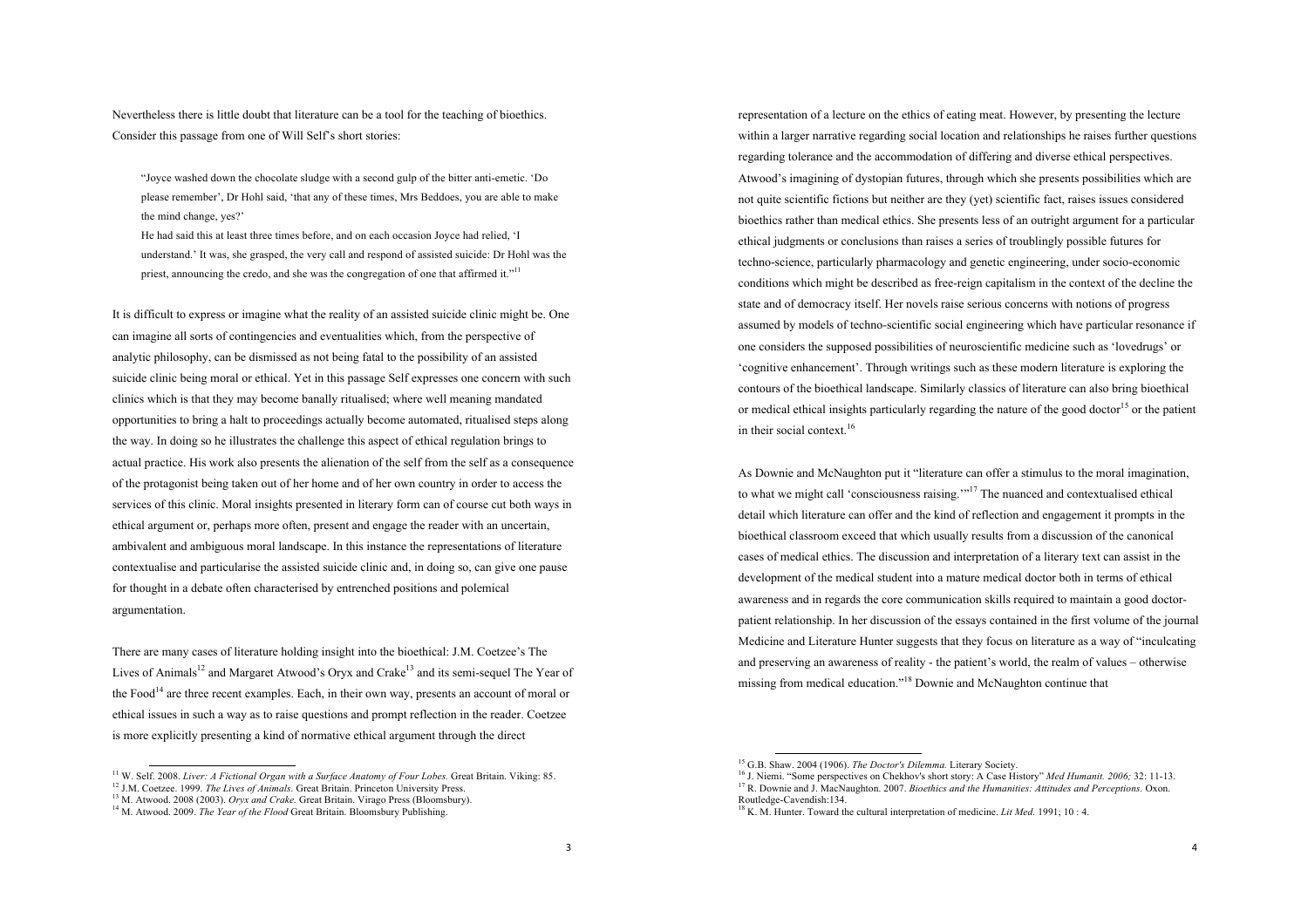"[t]he analysis of a poem is a highly skilled and complex matter, especially since poems are resonant with irony and ambiguity. Indeed, perhaps the diagnosis of a patient's illness and the analysis of an ethical problem have this in common: each is more like the interpretation of a difficult text than like either the scientific analysis of urine or the logical analysis of an argument."<sup>19</sup>

There is also the further claim that the study of literature as part of medical education is one way, in a science dominated curriculum, to engage with the art of medicine.

This insight, that the analysis of literary texts can contribute to the humanist education of a doctor on a number of levels including ethics, indicates that the academic study of literature could be considered 'bioethics' in its own right. It is certain that part of the aim of the academic bioethics canon has been the development of materials for and approaches to pedagogy. <sup>20</sup> One could argue that the presentation of literature in the bioethical classroom is sufficient to demonstrate literature's place within bioethics as an academic discipline. However this line of argument can be developed further with the suggestion that the critical analysis of certain literary texts particularly those with pedagogic potential is part of bioethics. This would be the case particularly insofar as such analysis focuses on the ethical and normative aspects of medicine and healthcare represented in the text. These types of exegesis would rightly be described as both academic literature and bioethics.

There is a further dimension that can be explored to confirm the place of literature within academic bioethics. Chambers argues that "[bio]ethicists have generally ignored… that cases – the data by which they test the relevance of moral theories – are fictions. That is they are made up, constructed, and thus follow conventions of representation that inevitably bias how one understands this information."<sup>21</sup> If the narratives of bioethical case studies are constructed, or authored, whether they be the obviously contrived 'counterfactual' examples of abstract philosophers or the more 'real' examples of the bioethical canon (e.g. Dax, Jodie and Mary etc.) then, whilst they might not be great literature, they are certainly stories.<sup>22</sup> This

is, of course, no surprise to those familiar with 'narrative ethics' which suggest that those who construct such ethical narratives are exercising a degree of creative literary capacity.<sup>23</sup>

To take a literary perspective on the world of bioethics and its representations is indicative of a postmodern approach where everything is considered to be a 'text'. Beyond the main literary approach of narratology there is not a great deal of postmodern analyses of bioethics.<sup>24</sup> Narratology is a "branch of literary studies...[which] analyzes how stories are built, how they are told, and how they are received, the better to understand what they mean and how they exert their profound effect on us."<sup>25</sup> Chambers suggests that he draws on a wide variety of theoretical perspectives in order to analyse bioethics, its data and the relationship between them, although his particular approach is heavily influenced by the various approaches of narrative and literary theory.<sup>26</sup>

Bioethicists are often guilty of forgetting that they and their work exist in multiple uncertain historical, social and cultural contexts, contexts that they and their work represent and reproduce. This indicates that bioethics itself is available for analysis from a variety of perspectives. The empirical turn in bioethics has brought the methods of the human and social sciences into an explicit dialogue with those of normatively focussed analytic applied philosophy. This has resulted in an emergence of a degree of reflection on bioethics and reflexivity in bioethical research. The addition of literary theory and analysis to this methodological melting pot will, if successful, remind us that just as the medical professional may benefit from the humanist education offered by literature so might the bioethicist.

### **History and Bioethics:**

Academic works which could be called histories of bioethics or medical ethics are in the main a relatively recent phenomenon and must be understood in the context of the history of medicine as a discipline. The main contemporary approach to the history of medicine is

<sup>!!!!!!!!!!!!!!!!!!!!!!!!!!!!!!!!!!!!!!!!!!!!!!!!!!!!!!!!!!!!</sup>

<sup>&</sup>lt;sup>19</sup> Downie & MacNaughton. *Op Cit.* Note 15: 135<br><sup>20</sup> K.M. Boyd & D. Pond. 1987. *Report of a Working Party on the Teaching of Medical Ethics.* London: Institute of Medical Ethics (Great Britain). R.A. Hope, K.W.M. Fulford & A. Yates. 1996. *The Oxford Practice Skills Course: Ethics, Law, and Communication Skills in Health Care Education.* Oxford Oxford University Press. Or, as the postgraduate bioethics conference where this paper was first give was themed, ethical engagement. <sup>21</sup> T. Chambers. 1999. *The Fiction of Bioethics*. Great Britain. Routledge: 10. <sup>22</sup> Ibid: vi.

<sup>&</sup>lt;sup>23</sup> "The practice of any ethicist includes the tasks of formulating a case and interpreting it, and this requires the exercise of narrative skills and even of literary capacities" R. Charon *et al.* Literature and medicine: contributions to clinical practice. Ann Intern Med. 1995; 122: 603.

<sup>&</sup>lt;sup>24</sup>Although see the work of Margrit Shildrick for postmodern engagement with bioethics at the highest level. See: M. Shildrick. 1997. *Leaky Bodies and Boundaries: Feminism, Postmodernism and (Bio)ethics.* Great Britain. Routledge; 2002. *Embodying the Monster: Encounters with the Vulnerable Self*. Great Britain. Sage; &

<sup>&</sup>lt;sup>25</sup> R. Charon. 2006. Narrative Medicine: Honouring the Stories of Illness. USA. Oxford University Press: 40.<br><sup>26</sup> Op Cit. Note 19: xiv.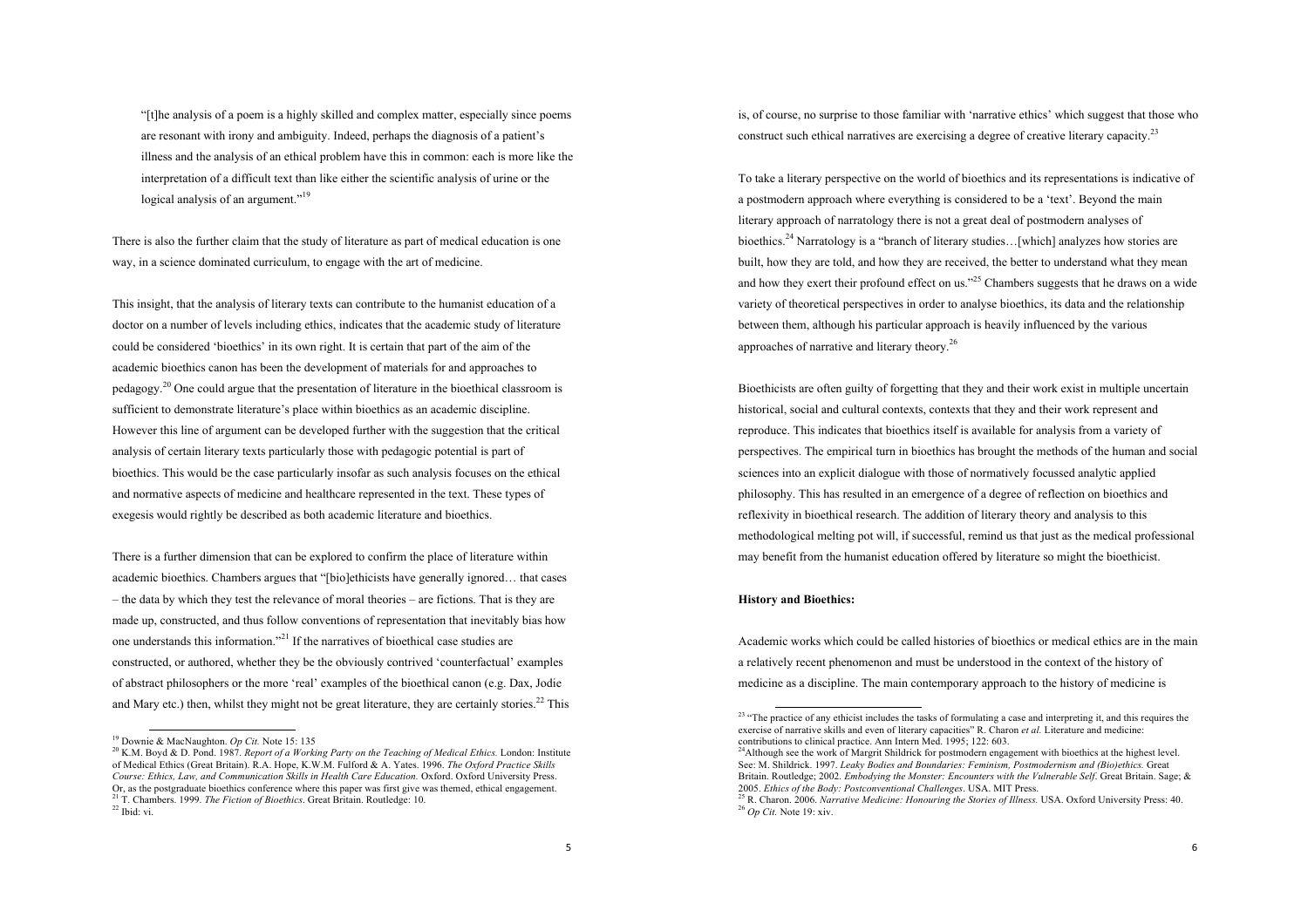known as the 'social history of medicine,' the beginnings of which are usually identified with the 1932 appointment of Henry Sigerist, a Swiss Physician, as the first Director of the Institute of the History of Medicine at John's Hopkins University. <sup>27</sup> Whilst scholarly work in the history of medicine before the 1930s was certainly not methodologically flawed or historically valueless, certain critiques have been levelled at it. Namely that it focused on the great men of medicine and great discoveries of medical science to the detriment of attention to the relevant wider social and cultural contexts of medicine.<sup>28</sup> This new focus on the social dimensions of medicine was influenced by similar intellectual currents in the discipline of history itself demonstrating the connection between the history of medicine which was still predominantly practiced by medical men and the autonomous discipline of history. This methodological shift to the writing of social history in both history and the history of medicine was largely complete by the mid to late 1950s. It is at this point we begin to see the emergence of a division between those historians of medicine who operate from within the structures of medicine i.e. medical professionals who also write medical history, and those who operate from within the academic discipline of history, i.e. academic historians who happen to study the history medicine.<sup>29</sup> To understand this disunity we must understand the historical relationship of the history of medicine to medicine itself. The history of medicine has, historically, been used to transmit the teachings of medicine. Consequentially the relationship of the history of medicine to medical education will have particular relevance.

Historically, the history of medicine was largely the domain of medical doctors, bound up with pedagogy and the passing on of medical knowledge. Burnham traces this period from the  $17<sup>th</sup>$  Century until the early 1900s.<sup>30</sup> Prior to the scientific revolution in medicine the teachings of the founding fathers of medicine, particularly those of Hippocrates and Galen, constituted medical education. Thus a medical education involved the study of the history of medicine as it was a "means of presenting the eternal truths on which the practice and

!!!!!!!!!!!!!!!!!!!!!!!!!!!!!!!!!!!!!!!!!!!!!!!!!!!!!!!!!!!!

profession of medicine were based at that time."<sup>31</sup> In the mid to late  $19<sup>th</sup>$  century the rising commitment of the medical profession to a vision of medicine as a science saw the medical curriculum become dominated by sciences and scientific knowledge.<sup>32</sup> Nevertheless Jackson, pace Burns,<sup>33</sup> contends that medical history was still being taught to medical students and suggests that in "the early twentieth century, particularly in North America, many physicians and teachers turned to medical history as a means of introducing students and doctors to humanist values in medical practice."<sup>34</sup> The particular focus on biography in the history of medicine also allowed for the presentation of ideal or exemplary figures who could serve as exemplars or role models for the professions practitioners and students.

Post the 'scientific revolution' in medicine and medical knowledge the role of the history of medicine has been diminished *a pro pos* medical knowledge and pedagogy *per se*. Yet the passing on of the traditions of medicine, particularly as a counter to divisive scientific specialisation, and with regard to the 'art' of medicine and the creation of humanist medical practitioners, was a major focus of the calls for the continued importance of the teaching of the history of medicine in the early part of the  $20<sup>th</sup>$  century.<sup>35</sup> More recently medical history has again been seen as a way to explore medicine in its varying social locations by demonstrating its historical contingencies. The history of medicine has, in certain locales, begun to be reintroduced to the medical curriculum, most often under the banner of teaching the medical humanities. As Lederer *et al* have it:

"History, like other humanities disciplines, can emphasise the human dimensions of the doctor-patient relationship, the social worlds of both physicians and patients reflect

<sup>27</sup> H. I. Kushner. Medical historians and the history of medicine. *Lancet.* 2008; 372(9640): 710. <sup>28</sup> T. McKeown. A sociological approach to the history of medicine. *Med Hist.* 1970; 14: 342-351. & K.M. Ludmerer. Methodological Issues in the History of Medicine: Achievements and Challenges. Proc Am Philos

 $^{29}$  To some extent this division still exists. Consider the American Association for the History of Medicine and the American Osler Society, whose meetings take place at the AAHM annual conference.

<sup>&</sup>lt;sup>30</sup> J.C. Burnham. 2007. *What is Medical History?* Great Britain. Polity Press: 2-3. Although he differentiates between the former (1700-1800) and latter halves (1800-1900) of this period where medical history moved from being representative of "eternal truths on which the practice and profession of medicine was based" to "adopting the general idea of progress" commensurate with the development of scientific methods in medical practice.

<sup>&</sup>lt;sup>31</sup> Ibid: 2.<br><sup>32</sup> Indeed this was one of the key outcomes of the Flexner Report. See: Ludmerer, K.M. 1999. *Time to Heal: American Medical Education from the Turn of the Century to the Era of Managed Care.* USA: Oxford University Press: 6. On the changing status of medical history in this period see: G. Rosen. The place of history in medical education. *Bull Hist Med.* 1948: 22: 601.

<sup>&</sup>lt;sup>33</sup> C. R. Burns. 2000. Teaching the humanities in American medical schools during the twentieth century: a commentary on the two dominant models. In *The Health Care Professional as Friend and Healer: Building on the Work of Edmund D.Pellegrino.* D.C. Thomasma & J.L. Kissell. (Eds). USA. Georgetown University Press: 259-268. <sup>34</sup> M. Jackson. Back to the future: history and humanism in medical education. *Med Educ.* 2002; 36: 506. He

continues that in "the last half of the twentieth century, however, history was largely superseded by medical ethics as a means of resolving professional crises." 506.<br><sup>35</sup> *Op Cit.* Note 30. (Rosen). Although the perspective from Germany, the intellectual home of the turn towards

the social history of medicine, was somewhat different: 616-618. In the 'response' section of Rosen's article E.H. Ackerknecht comments that: "The value of medical history in preparing the student for the art aspects of his [sic] calling cannot be overestimated. Medical history is one of the few counterweights for 20 years of dehumanizing education, and for an approach that makes the student look at man as if he were nothing but an animal." 627-628.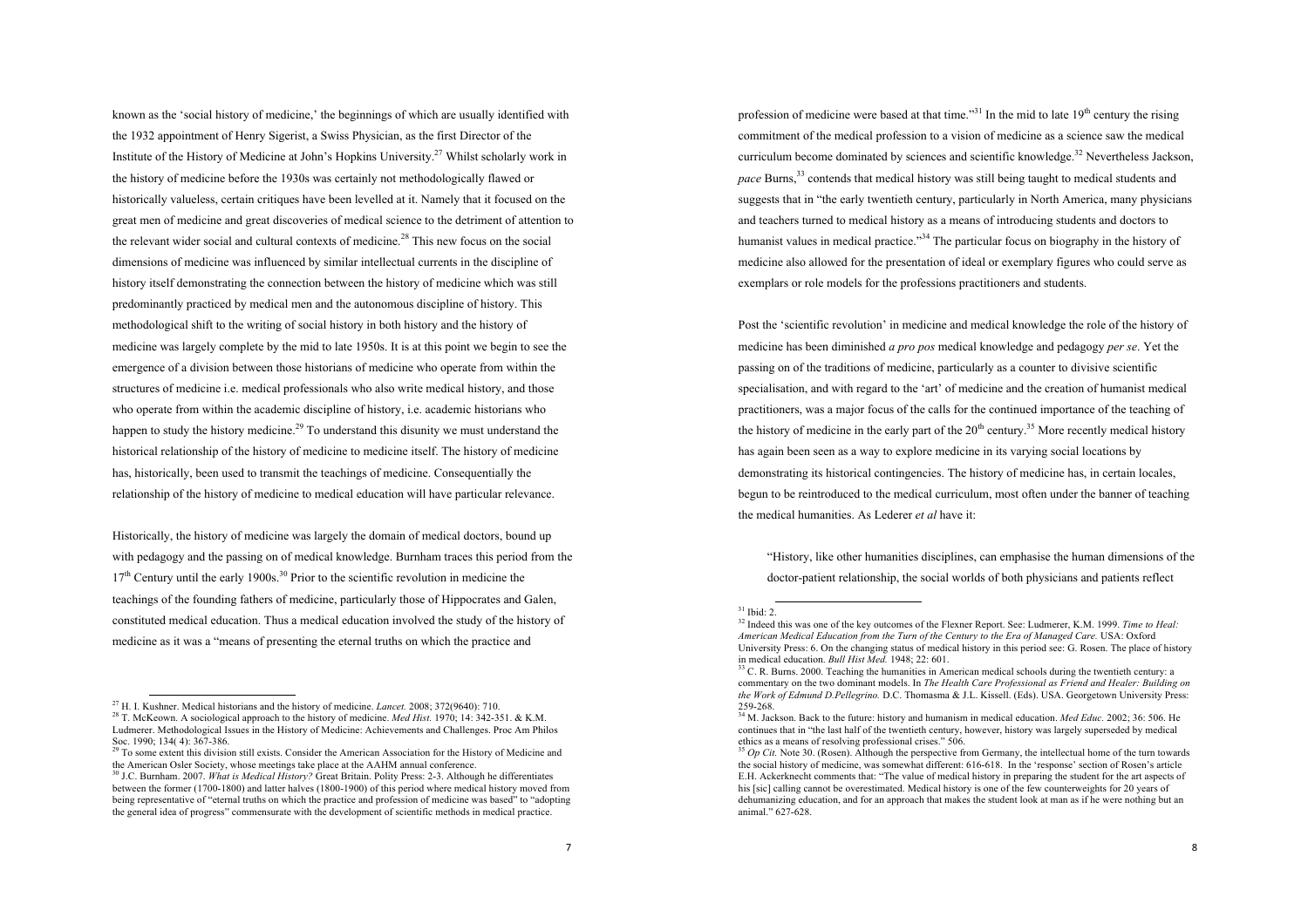discrete experiences and perspectives, and historical analysis can deepen and extend the appreciation and understanding of these complementary and often conflicting world views<sup>"36</sup>

The history of medicine has had a long pedigree in medical education which, alongside literature, appears to be reasserting itself in the medical humanities. The teaching of history to medical students from within the perspective of the medical humanities is focused on the human dimension of medical practice and is capable of making a contribution to medical ethics education and to the development of medical students into humanist medical practitioners. This pedagogical aim reflects a general concern for the ethics of medicine both from within and without the medical profession and is expressed most notably in the rise of bioethics itself. The discipline of the history of medicine also reflects this concern and a number of works correctly described as bioethics have been produced.<sup>37</sup>

One such work and its author, Bad Blood, were intellectually present in the earliest years of bioethics.<sup>38</sup> Although it was not published until 1981 the book was first conceived in the early 1970s. In his acknowledgements the author, Jones, thanks the Kennedy Institute for a 1972 fellowship that allowed him to start researching and writing the book.<sup>39</sup> This is the work Caplan suggested is the "single most important book ever written in bioethics"<sup>40</sup> It details a longitudinal study, conducted on uninformed black males, into the effects of untreated syphilis which took place at a time when treatment was widely and cheaply available. In many instances the ethics of medicine is intimately related to the ethics of the wider society, in this case the racism of American Society. The Holocaust is, as ever, the  $20<sup>th</sup>$  century's case in point. Prior to the rise of National Socialism in Germany there was nothing specifically

!!!!!!!!!!!!!!!!!!!!!!!!!!!!!!!!!!!!!!!!!!!!!!!!!!!!!!!!!!!!

unethical or anti-ethical about German medicine or its physicians.<sup>41</sup> The Anti-Semitism that engulfed Germany also engulfed its medical profession. Potted histories of bioethics often cite the Holocaust as a historical contributor to the inception and rise of bioethics. They trace its consequence through the Nuremberg Trials to the Declarations of Nuremberg and Geneva to the Declaration of Helsinki and its subsequent revisions. Such histories tend to the positivistic. Whilst they have their place and use they need to be understood in the light of a more nuanced and contextualised analysis offered by social histories and historians of bioethics and medical ethics such as Jones and Bad Blood.

Serious social historical study has been undertaken by other founding members of bioethics. The work of Lawrence McCullough, in particular that on John Gregory, being the outstanding case in point.42 At the same time the social historians of medicine have not been silent on the issue.<sup>43</sup> Other historians working in bioethics have produced histories of moral reasoning,<sup>44</sup> histories of medical ethics<sup>45</sup> and are now beginning to produce histories of bioethics.<sup>46</sup> These are often histories which are, at least in part, self-referential i.e. they are accounts of themselves. This scholarship has implications for both the present and the history of bioethics and its historically antecedent but related (sub)discipline, medical ethics.

A particular feature of this recent 'historical' work in bioethics of the past two decades or so has been the reminiscences of major figures in the field. These range from short articles noting the historical accident which forged a bioethical career $^{47}$  to book length career defining works.<sup>48</sup> In this latter case Jonsen's career and oeuvre is particularly interesting. Having written a number of articles and books exploring the history of medical ethics and the development of bioethics he then organised a major conference which was themed the birth of

<sup>36</sup> S.E. Lederer, E.S. More, and J.D. Howell. Medical history in the undergraduate medical curriculum. *Acad Med.* 1995; 70: 771.<br><sup>37</sup> Whilst Chauncey D. Leake produced and reissued an edition of Percival's Medical Ethics in 1927 his

extended introduction was not aimed at any historical analysis. The history of medical ethics did not become a particular concern for the social history of medicine until relatively recently and it is not until after the birth of bioethics that serious historical work focusing on the ethical dimensions of the medical profession and medical practice began to be written. For this most part this is probably because more obvious topics deserved the immediate attention of social historians than the history of medical ethics. C.D. Leake. 1927. *Percival's Medical Ethics.* USA. The Williams & Wilkins Company.<br><sup>38</sup> J. H. Jones. 1981. *Bad Blood: The Tuskegee Syphilis Experiment*. New York. Free Press.<br><sup>39</sup> A. Caplan. James H. Jones. (1981 [1993]). Bad Blood: The Tuskegee Syphilis Ex

Free Press. *BioSocieties.* 2007; 2: 275-276; The acknowledgement of the 1972 fellowship as a time when Jones was writing the book is interesting as the events described only ceased in 1972 when the media began reporting the story.

<sup>40</sup> *Ibid*: 275.

<sup>&</sup>lt;sup>41</sup> If anything there was a strong tradition of medical ethical discussion and writing in Germany prior to World War Two although perhaps this was of the wrong type, see: Maehle, A. and Trohler, U. 2009. The Discourses of Practitioners in Nineteenth and Twentieth Century Germany. In Baker, R.B. and L.B. McCullough. *The* 

*Cambridge World History of Medical Ethics*. USA. Cambridge University Press. 432-438.<br><sup>42</sup> L.B. McCullough. 1998. *John Gregory's Writings on Medical Ethics and Philosophy of Medicine. Great Britain. Kluwer Academic Publi* 

<sup>&</sup>lt;sup>43</sup> See the essays collected in: R.B. Baker & R. Porter. (Eds) 1993. *The Codification of Medical Morality: Medical Ethics and Etiquette in the Eighteenth Century (Vol. 1)*. Dordrecht, The Netherlands. Springer; R.B. Baker (Ed). 1995. *The Codification of Medical Morality: Anglo-American Medical Ethics and Medical*  Jurisprudence in the Nineteenth Century. (Vol.2) Dordrecht, The Netherlands. Springer; & Op Cit. Note 7.<br><sup>44</sup> A.R. Jonsen & S. Toulmin. 1988. The Abuse of Casuistry: A History of Moral Reasoning. USA. University of

California Press.<br>
<sup>45</sup> A.R. Jonsen. 2000. *A Short History of Medical Ethics*. USA. Oxford University Press; & *Op Cit.* Note 6<br>
<sup>46</sup> *Op Cit.* Note 2.<br>
<sup>47</sup> L. B. McCullough. The Accidental Bioethicist. *Camb Q Healthc*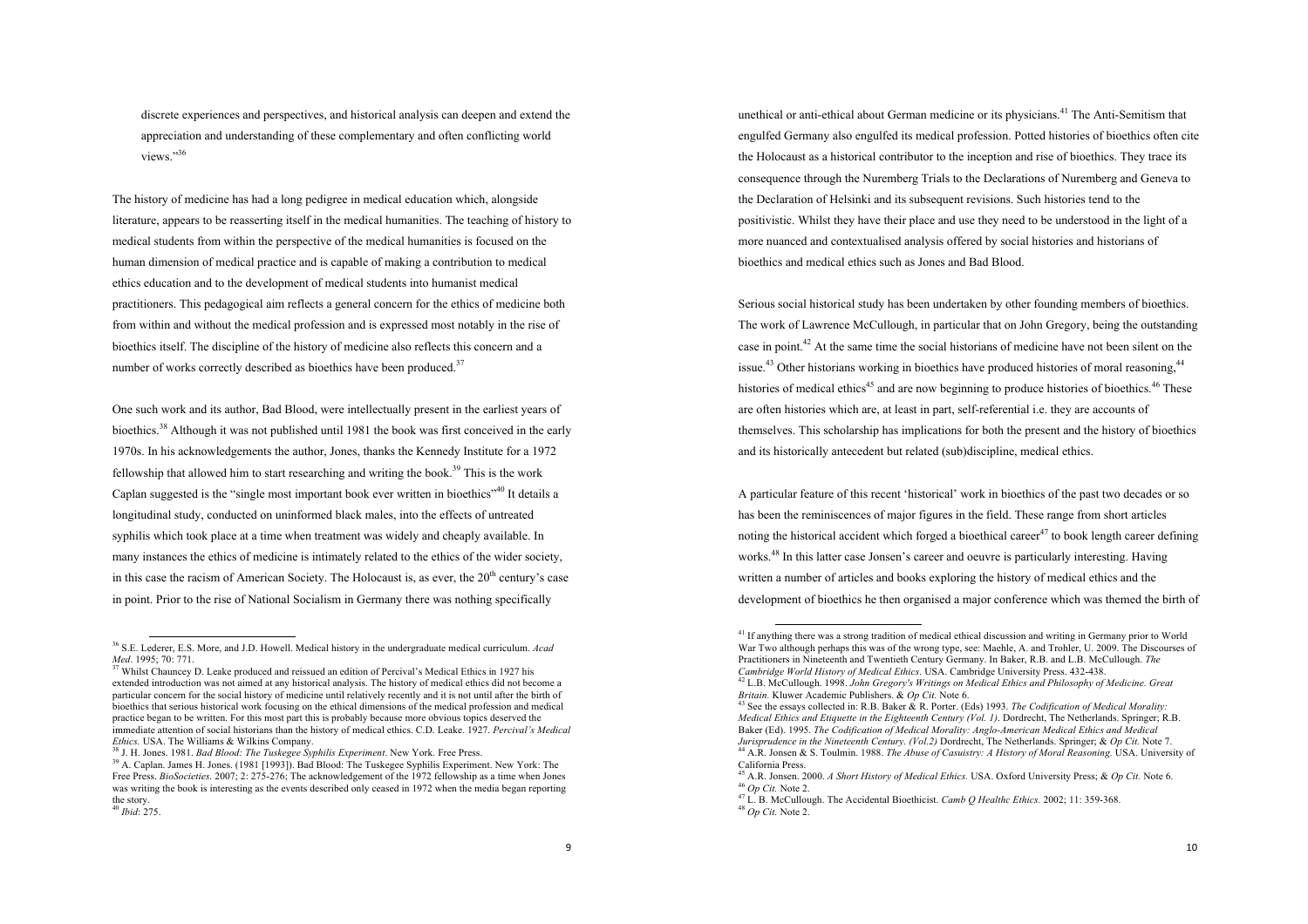bioethics and to which he invited the 'pioneers' of the field. Ultimately this resulted in his book length work 'The Birth of Bioethics' which is a widely cited and deservedly praised work. However, this endeavour has resulted in a reappraisal of Jonsen's standing in the field of bioethics. The result of which has been to consecrate him as one of the field's pioneers.<sup>49</sup> The point here is not to debate whether or not he deserves such a place in history but rather to demonstrate that the past is not simply another country. Histories of bioethics are part of the present which are capable of affecting the past or at least our view of the past and what it *means* for us in the present. History is not a value free endeavour and the writing of history is a process of [re]creating meaning and narrative. This is particularly true in the case of bioethics whose very *raison d'être* involves the analysis of values.

In the case of Jonsen's Birth of Bioethics the writing of history involves a degree of autobiographical narration of stories. Jonsen may not be present in the narrative but he was certainly present in the wider field of bioethics at the time. Such are the difficulties of writing 'contemporary history' that it has, often inevitably, a certain rhetorical function. Barraclough goes as far as to suggest that contemporary history is often a form of or outlet for politics or propaganda.<sup>50</sup> This is a fact that many in the field have noted, often identifying particular types of stories or 'origin myths' in bioethical discourse.<sup>51</sup> The problem being encountered by historians of bioethics is not of course anything spectacularly new; such debates exist in the discipline of history itself and generally fall under the rubric of the postmodern challenge.<sup>52</sup> Indeed it is not dissimilar to criticisms of those histories of medicine which concentrate on great lives and discoveries. These histories of medicine are more often than not written in a positivistic vein which can be given to the relatively uncritical [re]presentation of the medical ideal. Similarly, histories of bioethics written by bioethicists can be given to the [re]presentation of certain accounts of bioethics which appear to naturally concur or suggest certain types, approaches or interpretations of bioethics as being correct. If the rhetorical function of such medical history is to hold up normative exemplars and role models then the rhetorical function of histories of bioethics is to hold up normative accounts of and for the discipline of bioethics itself.

!!!!!!!!!!!!!!!!!!!!!!!!!!!!!!!!!!!!!!!!!!!!!!!!!!!!!!!!!!!!

## **Conclusion:**

In the preface to Disrupted Dialogue Veatch reflects on his methodological approach indicating that, for some of the individuals discussed in the work, he writes in an explicitly biographical mode.<sup>53</sup> Biography itself is a literary form and one which, as we have seen, has had a strong presence in the history of medicine. However there is an added literary dimension to Veatch's work in that "by writing about a few men [he] illustrates the cultural patterns that  $[he]$  attribute $[s]$  to the generations whose stories are being told... [he uses] individuals *as ideal types*, individuals who *symbolises their type* in a broader culture, not pretending that they are unique, but merely suggesting that they are *archetypes*."<sup>54</sup> The fact that Veatch intends to transmute the historical individuals he [re]presents into generational tropes or exemplars is characteristic of a literary approach to the writing of history.

The stories being told by historians of bioethics can be seen as academic and cultural contributions to present day discourses of bioethics.<sup>55</sup> The rhetorical point of origin myths is to give credence to certain accounts of what bioethics should be. Whether or not modern day bioethics is considered to be a reengagement of the physician-humanist relationship and a bridging of the two cultures, *pace* Veatch, or a conglomeration of strangers at the bedside, pace Rothman,<sup>56</sup>has implications for the project 'bioethics' and the future directions it might take. Histories which are retrodictive<sup>57</sup> are constructed around their end points. It is the ending which determines the beginning and the middle of the story rather than the other way around. This indicates that histories of bioethics are ripe for analysis from a literary perspective, particularly from narratology.

Chambers takes it, although others may disagree, that such criticism is not fatal to the validity of specific histories or to the project of history more generally; in some senses almost all history stands in relation to the presents in which they may be written and read. However the possibility of retrodiction and of anachronous readings of the past must be born in mind when

<sup>49</sup> R.C. Fox and J.P. Swazey explore this point in their (2008) *Observing Bioethics.* USA. Oxford University

<sup>&</sup>lt;sup>50</sup> G. Barraclough. 1964. Introduction to Contemporary History. London. C.A.Watts & Co: 16.<br><sup>51</sup> Op Cit. Note 47, Op Cit. Note 19 & T. Chambers. Retrodiction and the histories of bioethics. Med Humanit Rev. 1998: 12: 9-2

<sup>&</sup>lt;sup>52</sup> P. Joyce. The Return of History: Postmodernism and the Politics of Academic History in Britain. *Past & Present.* 1998; 158: 207–235.

<sup>53</sup> R.M. Veatch. 2004. *Disrupted Dialogue: Medical Ethics and the Collapse of Physician/Humanist* 

<sup>&</sup>lt;sup>54</sup> Ibid: X. My emphasis.<br><sup>55</sup> Op Cit. Note 8. 269-270.<br><sup>56</sup> D. Rothman. 1991 (2003). *Strangers at the Bedside*. New York (New York). Basic Books (Walter de Gruyter). <sup>57</sup> *Op Cit.* Note 49.